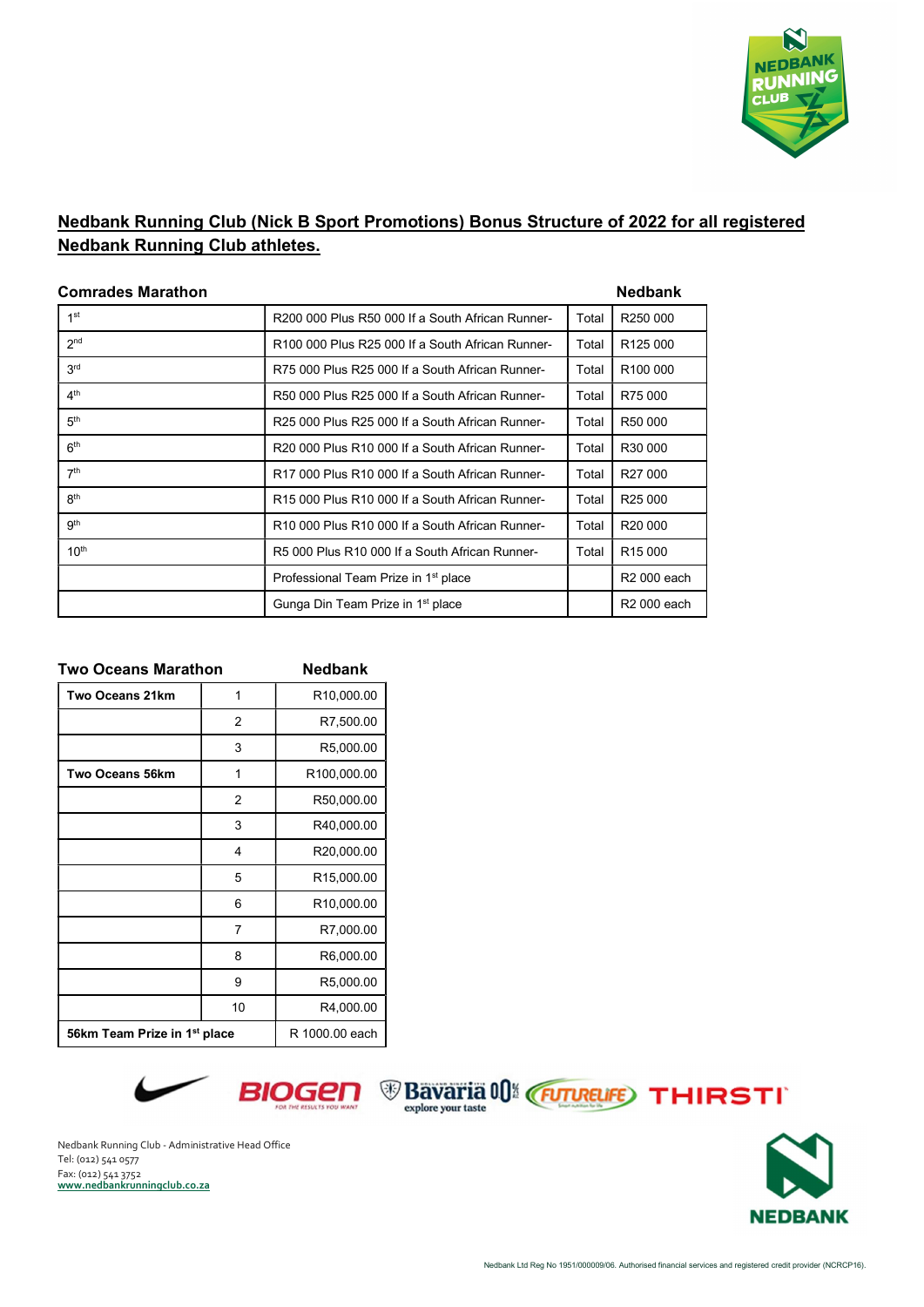

| Om Die Dam 50km<br>(March) | Loskop 50km<br>(April) | <b>Mandela</b><br><b>Marathon 42km</b> | Soweto<br><b>Marathon 42km</b> | <b>Durban City</b><br><b>Marathon 42km</b> |
|----------------------------|------------------------|----------------------------------------|--------------------------------|--------------------------------------------|
| 1st - R 10 000             | 1st - $R$ 5 000        | 1st - R $5000$                         | $1st - R$ 10 000               | 1st - R $3,000$                            |
| 2nd - $R$ 3 000            | 2nd - $R$ 2 500        | 2nd - R 2 500                          | 2nd - $R$ 5 000                | 2nd - $R$ 2 000                            |
| 3rd - R 1 000              | $3rd - R$ 1 000        | $3rd - R 1000$                         | 3rd - R 1 000                  | 3rd - R 1 000                              |

|     | <b>Cape Town Marathon</b> | <b>SA 21km Champs</b> | <b>SA 10km Champs</b> |
|-----|---------------------------|-----------------------|-----------------------|
| 1st | R 50,000.00               | R 10.000.00           | R 5,000.00            |
| 2nd | R 20,000.00               | R 2.500.00            | R 2,000.00            |
| 3rd | R 10.000.00               | R 1.000.00            | R 1,000.00            |

|                 | <b>Spar Women's Cape Town</b> | <b>Spar Women's Port Elizabeth</b>   | <b>Spar Women's Durban</b> |
|-----------------|-------------------------------|--------------------------------------|----------------------------|
| 1st             | R 5,000.00                    | R 5,000.00                           | R 5,000.00                 |
| 2 <sub>nd</sub> | R 2,000.00                    | R 2,000.00                           | R 2,000.00                 |
| 3rd             | R 1,000.00                    | R 1,000.00                           | R 1,000.00                 |
|                 |                               |                                      |                            |
|                 | <b>Spar Women's Pretoria</b>  | <b>Spar Women's Pietermaritzburg</b> | Spar Women's Johannesburg  |
| 1st             | R 5,000.00                    | R 5,000.00                           | R 5,000.00                 |
| 2nd             | R 2.000.00                    | R 2,000.00                           | R 2,000.00                 |
| 3rd             | R 1.000.00                    | R 1.000.00                           | R 1.000.00                 |

## Selected 10km-15km Races

|                              | 1st        | 2nd       | 3rd       |
|------------------------------|------------|-----------|-----------|
| TotalSports Woman's 10km JHB | R 1000.00  | R 300.00  | R 200.00  |
| TotalSports Woman's 10km KZN | R 1000.00  | R 300.00  | R 200.00  |
| TotalSports Woman's 10km CT  | R 1000.00  | R 300.00  | R 200.00  |
| ABSA Cape Town 12km City Run | R 10000.00 | R 3000.00 | R 1000.00 |
| ABSA Joburg 10km CITYRUN     | R 10000.00 | R 3000.00 | R 1000.00 |
| ABSA Durban 10km City Run    | R 10000.00 | R 3000.00 | R 1000.00 |

| <b>Trail Races</b>        | 1st        | 2nd        | 3rd        |
|---------------------------|------------|------------|------------|
| Two Oceans 22km Trail Run | R 3.000.00 | R 2.000.00 | R 500.00   |
| SA Ultra Trail Champs     | R 3.000.00 | R 2.000.00 | R 1,000.00 |
| 3 Cranes Trail Run        | R 1.000.00 | R 500.00   | R 250.00   |
| Golden Gate               | R 1.000.00 | R 500.00   | R 250.00   |
| Sky Run                   | R 1.000.00 | R 500.00   | R 250.00   |
| <b>Dryland Traverse</b>   | R 1,000.00 | R 500.00   | R 250.00   |



Nedbank Running Club - Administrative Head Office Tel: (012) 541 0577 Fax: (012) 541 3752<br>www.nedbankrunningclub.co.za